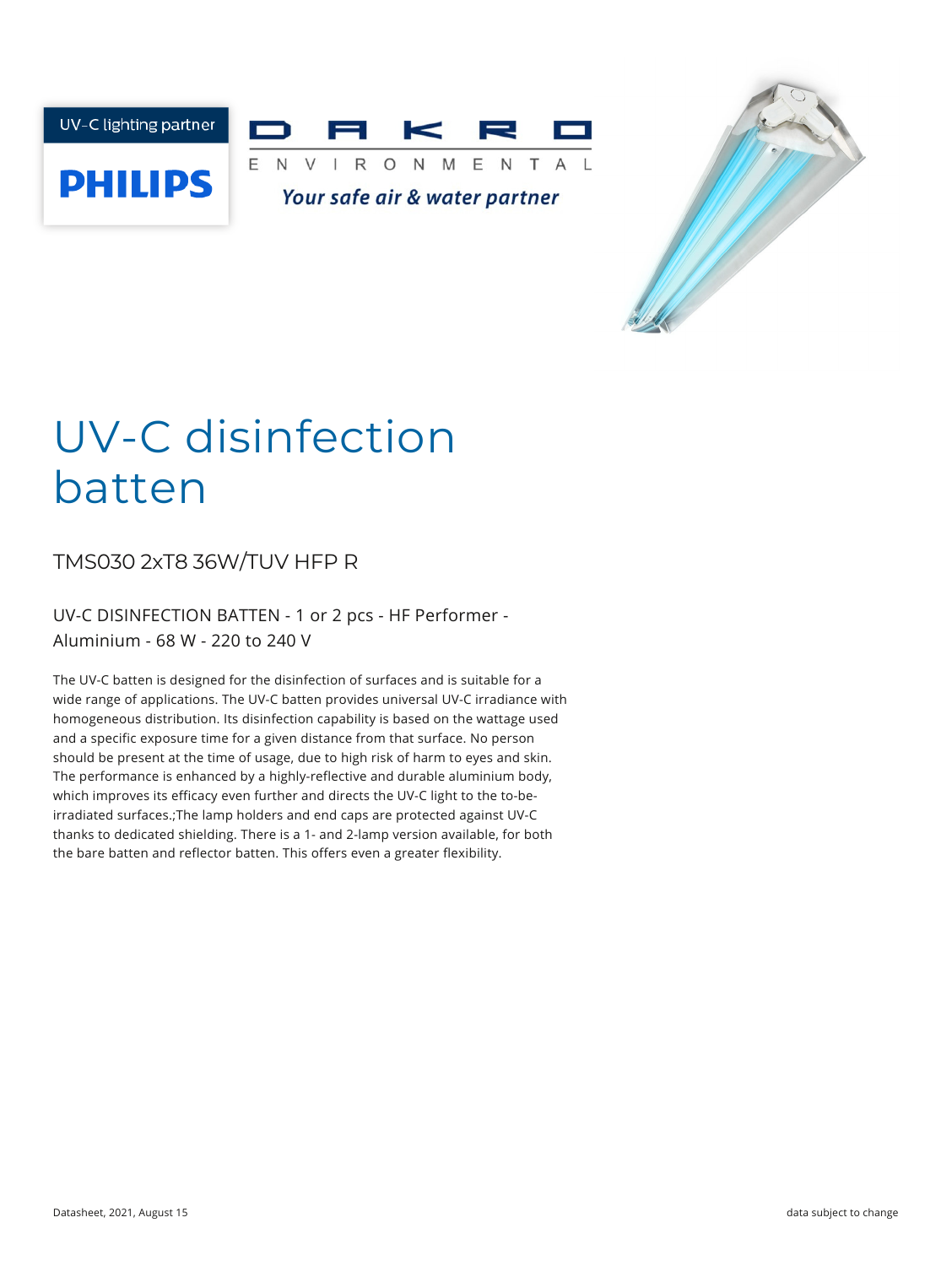#### Warnings and Safety

•DANGER: Risk Group 3 UV product. Like any disinfection system, UV-C lamps and devices must be installed and used correctly. •Direct exposure to UV-C can be dangerous and result in a sunburn-like reaction to the skin and serious damage to the cornea. As

UV-C is invisible to the eye, the UV-C batten must be installed together with adequate safeguards to ensure that the UV-C batten can be operated safely. The UV-C battens are only to be used as components in a system that consists of adequate safety safeguards such as, but not limited to, those indicated in the mounting instruction and/or user manual.

•Philips UV-C devices must only be sold through qualified partners and installed by professionals according to our stringent safety and legal requirements. Our UV-C products are not meant to be used in applications or activities which may cause and/or lead to death, personal injury and/or damage to the environment.

•Disclaimer:

•The UV-C battens' effectiveness in the inactivation of certain viruses, bacteria, protozoa, fungi or other harmful micro-organisms is as described under Benefits. Signify and its group of companies do not promise or warrant that the use of UV-C battens will protect or prevent any user from infection and/or contamination with any harmful micro-organisms, illness or disease. The UV-C

battens are not approved for, are not intended and must not be used to disinfect medical devices. In addition to and without

limitation of any exclusions or limitations of liability of Signify and its group of companies as set forth in any agreement for sale, distribution or otherwise making available of UV-C battens, Signify and its group of companies shall have no responsibility or liability whatsoever for any claim or damage that may arise from or relate to any use of UV-C battens outside of their intended use or contrary to their installation and operation instructions, each as described under Applications, the user manual and/or mounting instruction.

### Product data

| <b>General Information</b>              |                                         |
|-----------------------------------------|-----------------------------------------|
| Number of light sources                 | 1/2 [ 1 or 2 pcs]                       |
| Number of gear units                    | 1 unit                                  |
| Gear                                    | HFP [ HF Performer]                     |
| Optic type                              | No [-]                                  |
| Control interface                       |                                         |
| Connection                              | Screw connection block 3-pole           |
| Cable                                   |                                         |
| Protection class IEC                    | Safety class I                          |
| Glow-wire test                          | Temperature 650 °C, duration 30 s       |
| Flammability mark                       | F [ For mounting on normally flammable  |
|                                         | surfaces]                               |
| CE mark                                 | CE mark                                 |
| <b>ENEC mark</b>                        |                                         |
| Warranty period                         | 1 years                                 |
| Number of products on MCB (16 A type B) | 28                                      |
| Photobiological risk                    | Photobiological risk group 3 @ 200mm to |
|                                         | EN62471                                 |
| EU RoHS compliant                       | No                                      |
| Product family code                     | TMS030 [ UV-C DISINFECTION BATTEN]      |
|                                         |                                         |
| <b>Operating and Electrical</b>         |                                         |
| Input Voltage                           | 220 to 240 V                            |
| Input frequency                         | 50 or 60 Hz                             |
| Inrush current                          | 18 A                                    |
| Inrush time                             | $0.25$ ms                               |
| Power factor (min.)                     | 0.96                                    |
|                                         |                                         |
| <b>Controls and Dimming</b>             |                                         |
| Dimmable                                | No                                      |

| <b>Mechanical and Housing</b>       |                                          |
|-------------------------------------|------------------------------------------|
| Housing material                    | Aluminium Alloy                          |
| Reflector material                  | Aluminium                                |
| Optic material                      |                                          |
| Mounting device                     | Baseplate                                |
| Overall length                      | 1224 mm                                  |
| Overall width                       | 181 mm                                   |
| Overall height                      | 93 mm                                    |
| Colour                              | Aluminium                                |
| Dimensions (height x width x depth) | 93 x 181 x 1224 mm (3.7 x 7.1 x 48.2 in) |
|                                     |                                          |
| <b>Approval and Application</b>     |                                          |
| Ingress protection code             | IP20 [ Finger-protected]                 |
| Mech. impact protection code        | IK02 [0.2 ] standard]                    |
|                                     |                                          |
| UV                                  |                                          |
| UV-C radiation                      | 18 W                                     |
| UV-C irradiance defined at 2 m      | 143 µW/cm <sup>2</sup>                   |
| UV-C irradiance defined at 20 cm    | 14300 µW/cm <sup>2</sup>                 |
|                                     |                                          |
| Initial Performance (IEC Compliant) |                                          |
| Initial input power                 | 68 W                                     |
| Power consumption tolerance         | $+/-11%$                                 |
|                                     |                                          |
| <b>Application Conditions</b>       |                                          |
| Ambient temperature range           | +20 to +40 $^{\circ}$ C                  |
| Performance ambient temperature Tq  | 25 °C                                    |
| Maximum dimming level               | Not applicable                           |
| Suitable for random switching       | Not applicable                           |
|                                     |                                          |
|                                     |                                          |